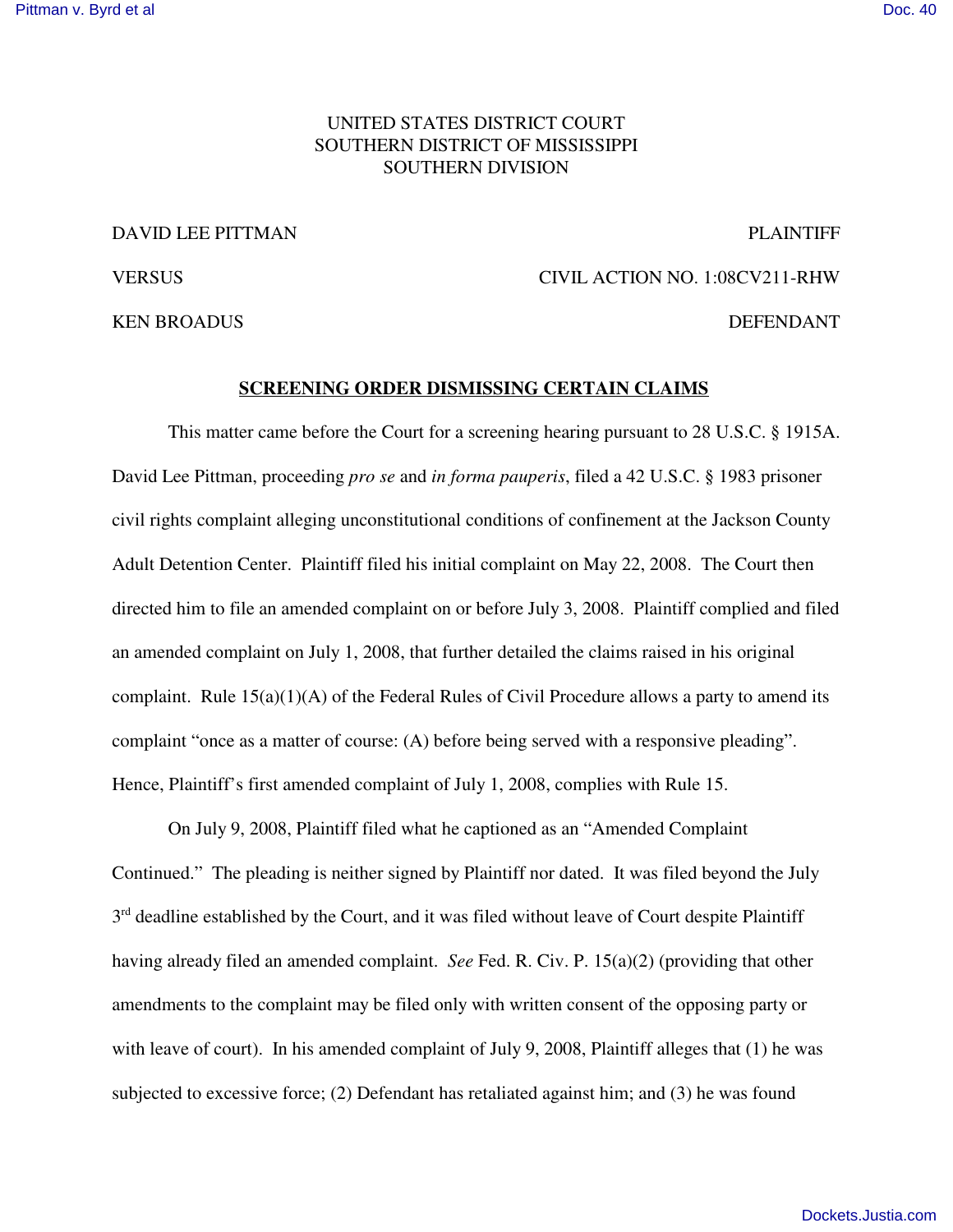guilty of rules violation reports (RVR) for violating rules of which he had no knowledge. Although the Court questions whether these claims are properly before it, out of an abundance of caution, the Court nevertheless will address them.

By Order dated December 17, 2008, Plaintiff was granted leave to file an amended complaint. In this complaint he alleged that Defendant violated his rights under the Free Exercise Clause of the First Amendment.

# **1. Grievance System**

Plaintiff alleges that he lacks access to the inmate grievance system because the jail did not provide him with grievance forms or an adequate grievance system. He further complains that when he did submit written grievances, Defendant would not always respond to them. It is clear from Plaintiff's allegations, pleadings and attachments that he in fact has submitted on occasion written grievances and that Defendant in fact has responded, at least sometimes, to his grievances. Regardless, Plaintiff has failed to state a constitutional claim, because the United States Constitution creates no entitlement to grievance procedures or access to any such procedures voluntarily established by a state. *Adams v. Rice*, 40 F.3d 72, 75 (4th Cir. 1994); *Flick v. Alba*, 932 F.2d 728, 729 (8th Cir. 1991); *see also Hernandez v. Estelle*, 788 F.2d 1154, 1158 (5th Cir. 1986).

### **2. Inmate Handbook**

Plaintiff next alleges that he has not been issued an inmate handbook. Consequently, he argues that he does not know what conduct is allowed or not allowed in the jail. The lack of an inmate handbook, without more, does not create a constitutional violation. *See Ruggiero v. County of Orange*, 467 F.3rd 170, 178 (2nd Cir. 2006); *Reynolds v. Wagner*, 128 F.3d 166, 176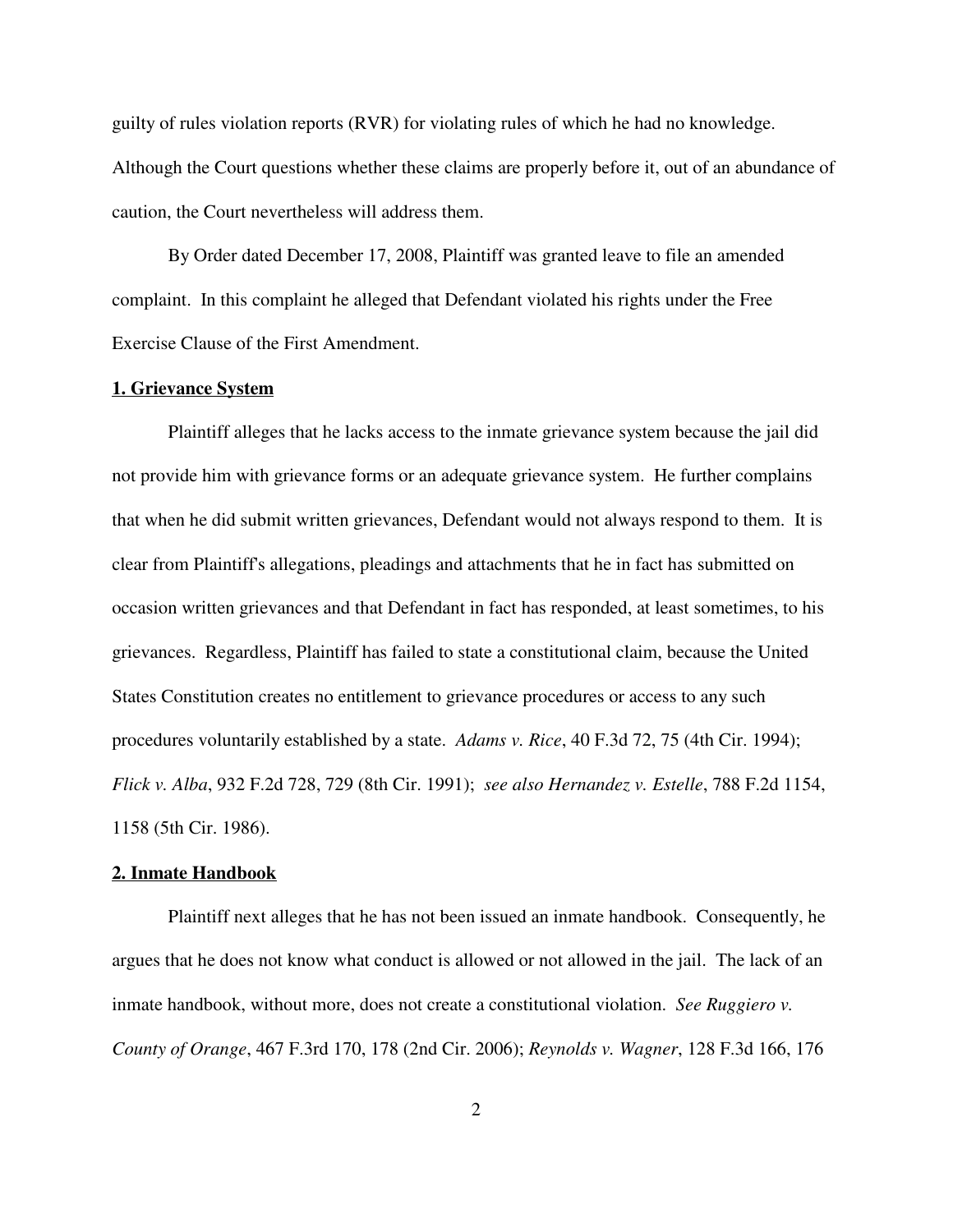(3rd Cir. 1997). However, it is a violation of due process to punish inmates for acts which they could not have known were prohibited. *Reeves v. Pettcox*, 19 F.3d 1060, 1061 (5<sup>th</sup> Cir. 1994). An inmate is entitled to prior notice or "fair warning" before being subjected to a severe sanction. *Id.* Plaintiff argues that he was found guilty of two rules violations but that he did not have notice that the misconduct was prohibited. Thus, to the extent that Plaintiff merely complains that he has not received an inmate handbook, the Court finds that Plaintiff has failed to state a claim of constitutional magnitude. However, the Court finds that Plaintiff has made sufficient factual allegations to allow him to proceed with the claim of whether he received adequate notice or fair warning before being subjected to particular sanctions.

#### **3. Due Process for Lockdown**

Plaintiff contends that he was placed in lockdown or solitary confinement in late April 2008, without notice or a hearing. At the screening hearing, Plaintiff stated that he was placed in solitary confinement after he and an officer "had words" with one another. Use of solitary confinement as a punitive measure without affording an inmate due process violates the 14th Amendment. *Pembroke v. Wood County, Tex.*, 981 F.2d 225, 229 (5th Cir. 1993). The relevant inquiry is whether Plaintiff received proper notice and an opportunity to be heard. *See Mitchell v. Sheriff's Dep't, Lubbock, Tex.*, 995 F.2d 60, 62-63 (5th Cir. 1993). The Court finds that Plaintiff has stated a cause of action under the 14th Amendment for violation of his due process rights. The Court finds that this claim is in need of further development and therefore should be allowed to proceed.

## **4. Inadequate Medical Care**

Plaintiff next alleges that he received inadequate medical care for a spider bite that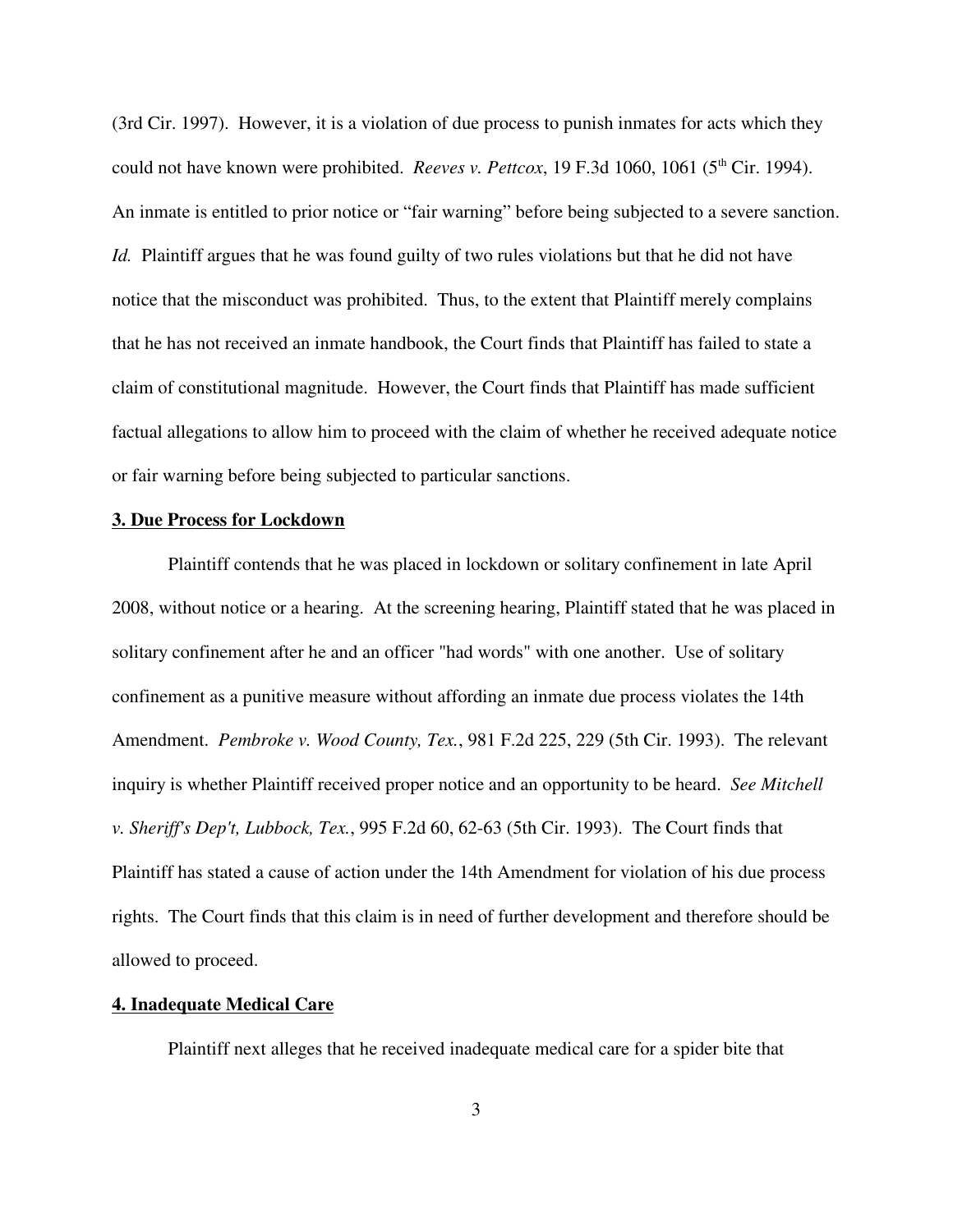became infected, that he did not receive preventive dental care, and that he has not received temporary relief medications. At his screening hearing, Plaintiff alleged that he suffers from back pain as a result of a slip and fall at the jail. He contends that he has received no treatment whatsoever for his back pain. Plaintiff also expresses concern that he may have been exposed to tuberculosis.

To state a constitutional claim for denial of adequate medical care, Plaintiff must demonstrate that Defendants were deliberately indifferent to Plaintiff's serious medical needs, such that it constituted an unnecessary and wanton infliction of pain. *Estelle v. Gamble*, 429 U.S. 97, 106 (1976). A prison official is not liable for the denial of medical treatment unless the official knows of and disregards an excessive risk to inmate health or safety. *Harris v. Hegmann*, 198 F.3d 153, 159 (5<sup>th</sup> Cir. 1999). An allegation of malpractice or mere negligence is insufficient to state a claim. *Hall v. Thomas*, 190 F.3d 693, 697 (5<sup>th</sup> Cir. 1999). Moreover, the fact that a prisoner disagrees with the type of medical treatment does not constitute a constitutional deprivation. *Norman v. Dimazana*, 122 F.3d 286, 192 (5 th Cir. 1997).

At the screening hearing, Plaintiff conceded that he did receive some treatment for what he assumes was a spider bite. He does not know for certain whether it was a spider bite, but he does allege that he developed a boil on his face. At first, approximately two days after the boil developed, nurse Jerome Barnes provided Plaintiff with a band aid for the sore. Then approximately two or three days later he received antibiotics for the boil. Plaintiff's allegations of inadequate medical care with respect to the spider bite fail to state a constitutional claim because he has not demonstrated deliberate indifference to his medical condition. He was given a band aid and antibiotics. Plaintiff merely expresses disagreement with the type and frequency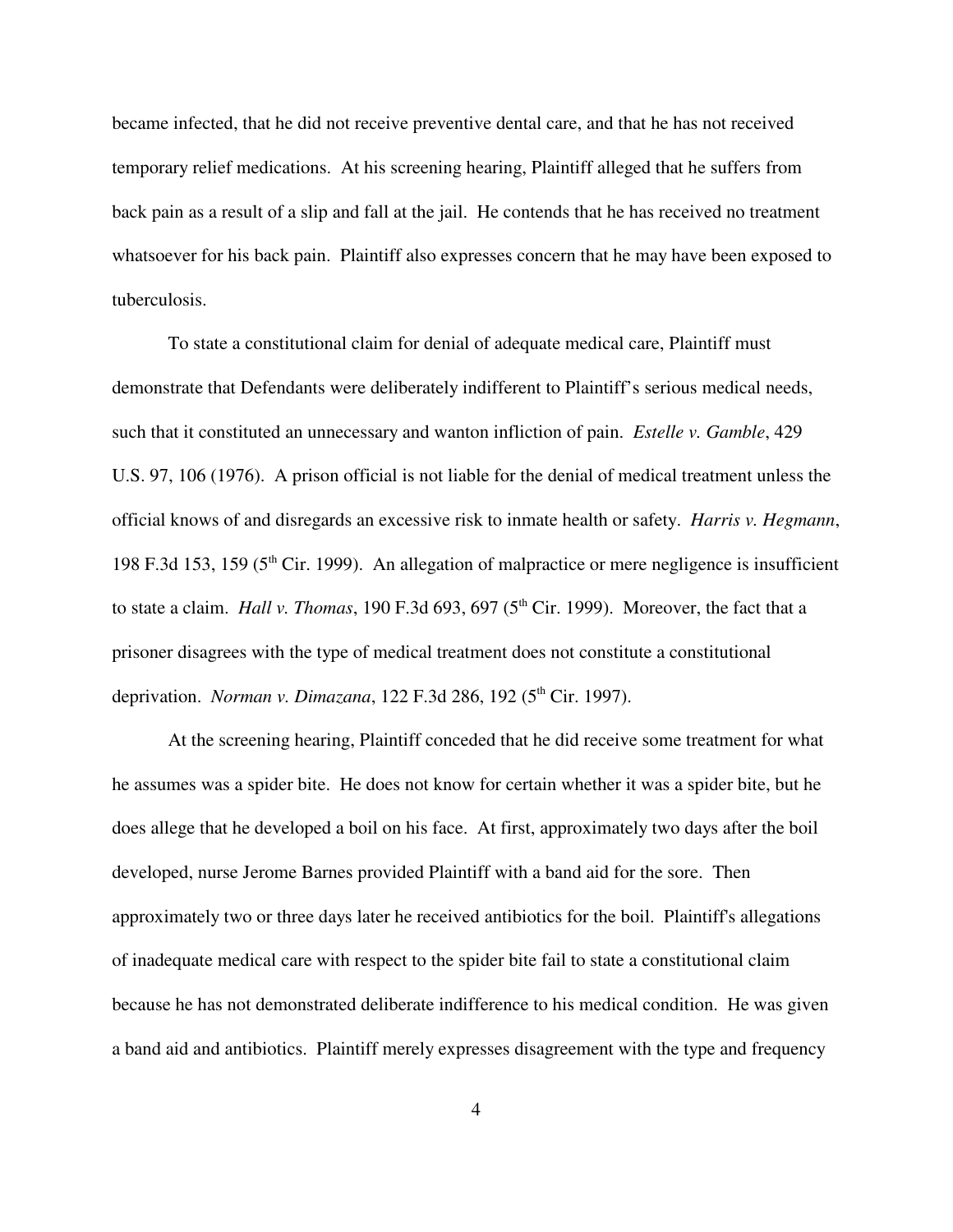of the treatment.

The Court also finds that Plaintiff has failed to state a constitutional claim with respect to "temporary relief products" and TB testing. Plaintiff does not allege a serious medical condition of a constitutional nature. He does not explain what serious condition prompted him to request temporary relief products, and he has expressed only speculation that he may have been exposed to TB, not that he actually suffers from the condition.

Plaintiff's claim regarding dental care, however, does state a viable constitutional cause of action. At the screening hearing, Plaintiff alleged that he has a cavity in one of his teeth that is causing him pain, and that as of the time of the screening hearing he had not received any treatment. Although his complaint that he has not received routine preventive dental care does not state a constitutional claim, the Court finds that Plaintiff's inadequate medical care claim regarding an untreated cavity and sore tooth should be allowed to proceed for further development. The Court further finds that Plaintiff's claim regarding untreated back pain also should be allowed to proceed at this time for further development.

### **5. Unsanitary Conditions of Confinement**

Plaintiff alleges that the general conditions of his confinement are unsanitary and therefore unconstitutional. Specifically, Plaintiff alleges that there is black mold on the walls and ceilings. Human secretions are on the walls and floors. The shower leaks. The shower curtain is covered with mildew. He has no place to hang his towel. The floor is constantly wet with standing water, which caused him to slip and fall on more than one occasion. Defendant fails to provide inmates with cleaning supplies to clean the tables after each meal. Clean up is performed in the zones only three times a week for 15 to 20 minutes. Plaintiff suspects that the United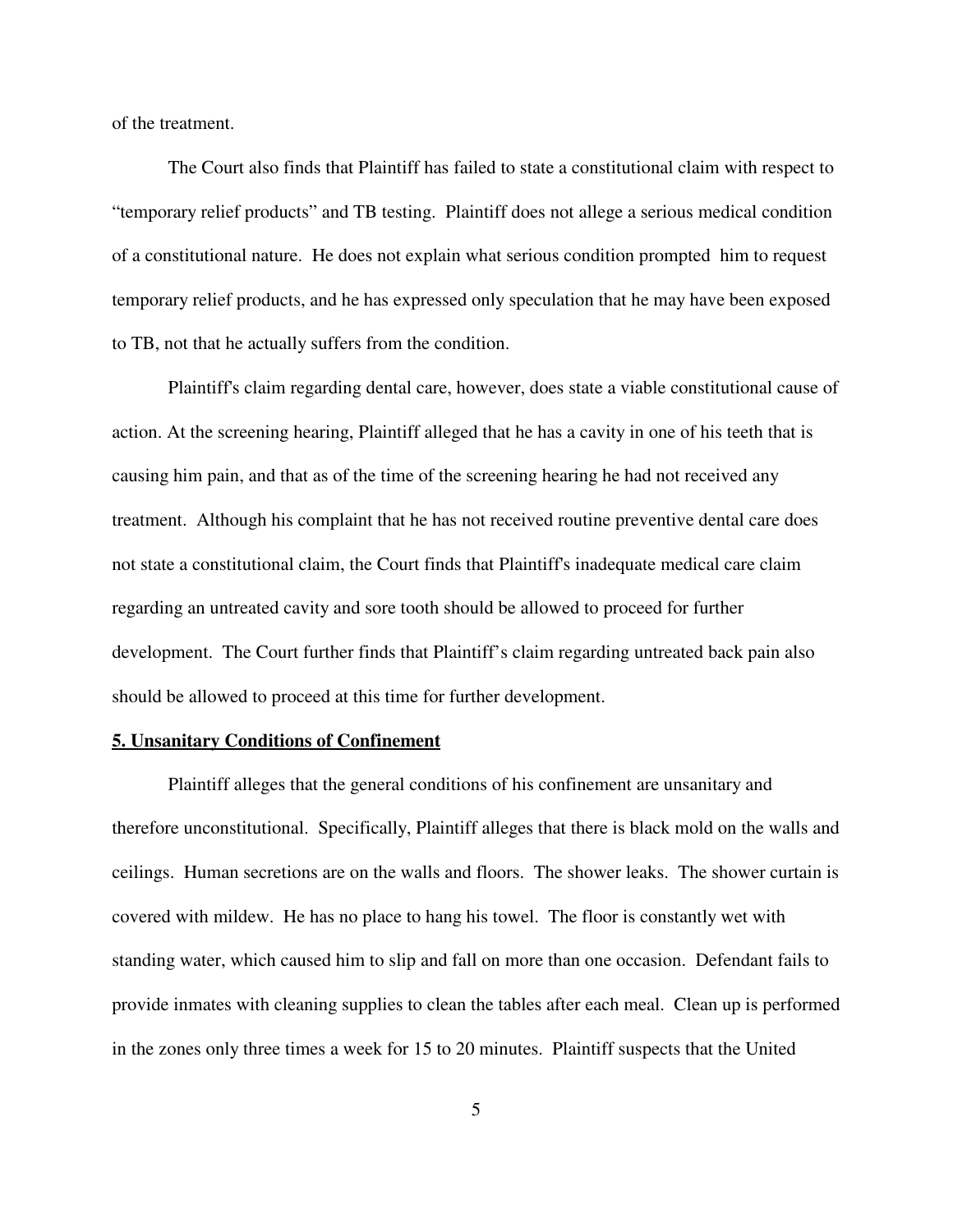States health laws are being violated.

The Constitution does not require that inmates be housed in comfortable prisons; however, the Eighth Amendment's prohibition against cruel and unusual punishment does require that prisoners be afforded humane conditions of confinement and prison officials are to ensure that inmates receive adequate food, shelter, clothing, and medical care. *Herman v.* Holiday, 238 F.3d 660, 664 (5<sup>th</sup> Cir. 2001). In order to establish an Eighth Amendment violation regarding conditions of confinement, an inmate must establish (1) that the deprivation alleged was sufficiently serious, i.e. an official's act or omission must have resulted in the denial of "the minimal civilized measure of life's necessities"; and (2) that the prison official possessed a sufficiently culpable state of mind. *Id.* The required state of mind is one of deliberate indifference to inmate health or safety. *Id.* Deliberate indifference is established by showing that prison officials (1) were aware of facts from which an inference of excessive risk to the prisoner's health or safety could be drawn; and (2) that they actually drew an inference that such potential for harm existed. Pursuant to 42 U.S.C. § 1997e(e), an inmate may not recover for emotional or mental damages without a showing of a specific physical injury. *Id.* at 665.

Plaintiff is under the misconception that he is entitled to a "comfortable prison". *See Harper v. Showers*, 174 F.3d 716, 719 (5th Cir. 1999) (holding that inmates are not entitled to "comfortable prisons" under the Constitution). He has failed to allege conditions of confinement that result in the denial of "the minimal civilized measure of life's necessities". Plaintiff primarily complains about lack of cleanliness but he does not allege anything that resembles a constitutional violation. The same is true of Plaintiffs claim that he receives inadequate "yard call", which he admits he receives once a week. *See Helling v. McKinney*, 509 U.S. 25, 36

6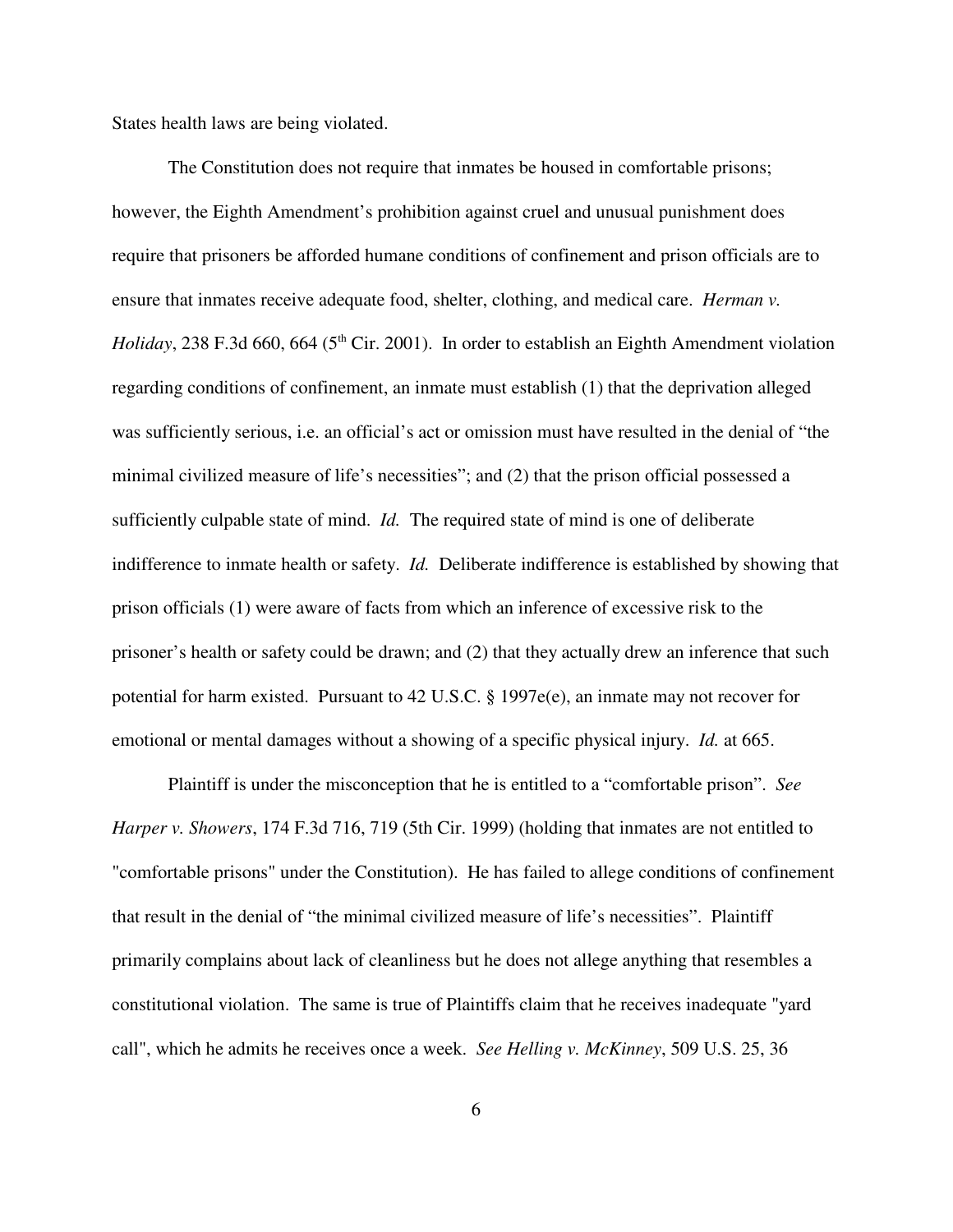(1993) (holding that the inmate must show that the risk of which he complains is "so grave that it violates contemporary standards of decency to expose anyone unwillingly to such a risk"). At the screening hearing, Plaintiff informed the Court that he had been moved to the "new building"; therefore, the issues regarding unsanitary conditions in his prior place of confinement are now moot. *See Edwards v. Johnson*, 209 F.3d 772, 776 (5 th Cir. 2000); *Rocky v. King*, 900 F.2d 864, 867 (5th Cir. 1990)

## **6. Prison Food**

Plaintiff complains that the jail food is not hot and that the portions are too small. This is a frivolous claim. Plaintiff has presented nothing more than an unsubstantiated and conclusory allegation that his meals somehow were inadequate. *See Talib v. Gilley*, 138 F.3d 211, 214 n.3 (5<sup>th</sup> Cir. 1998); *Green v. Ferrell*, 801 F.2d 765, 770-71 (5<sup>th</sup> Cir. 1986). Plaintiff also alleges that he missed a meal on one or two occasions. The deprivation of one or two meals does not state a constitutional claim. *See Palmer v. Johnson*, 193 F.3d 346, 352 (5 th Cir. 1999); *Talib*, 138 F.3d at 214 n.3.

### **7. Failure to Protect**

Plaintiff alleges that the jail lacks a classification system, which has caused Plaintiff to be housed in zones with other inmates who were the friends of alleged victims of the crime for which he has been accused. Plaintiff alleges that he was "pummeled" by these other inmates. Prison officials have a constitutional duty to protect inmates from violence at the hands of their fellow inmates. *Longoria v. Texas*, 473 F.3d 586, 592 (5th Cir. 2006). However, prison officials are not expected to prevent all inmate-on-inmate violence. *Adames v. Perez*, 331 F.3d 508, 512 (5th Cir. 2003). An inmate "must show that he is incarcerated under conditions posing a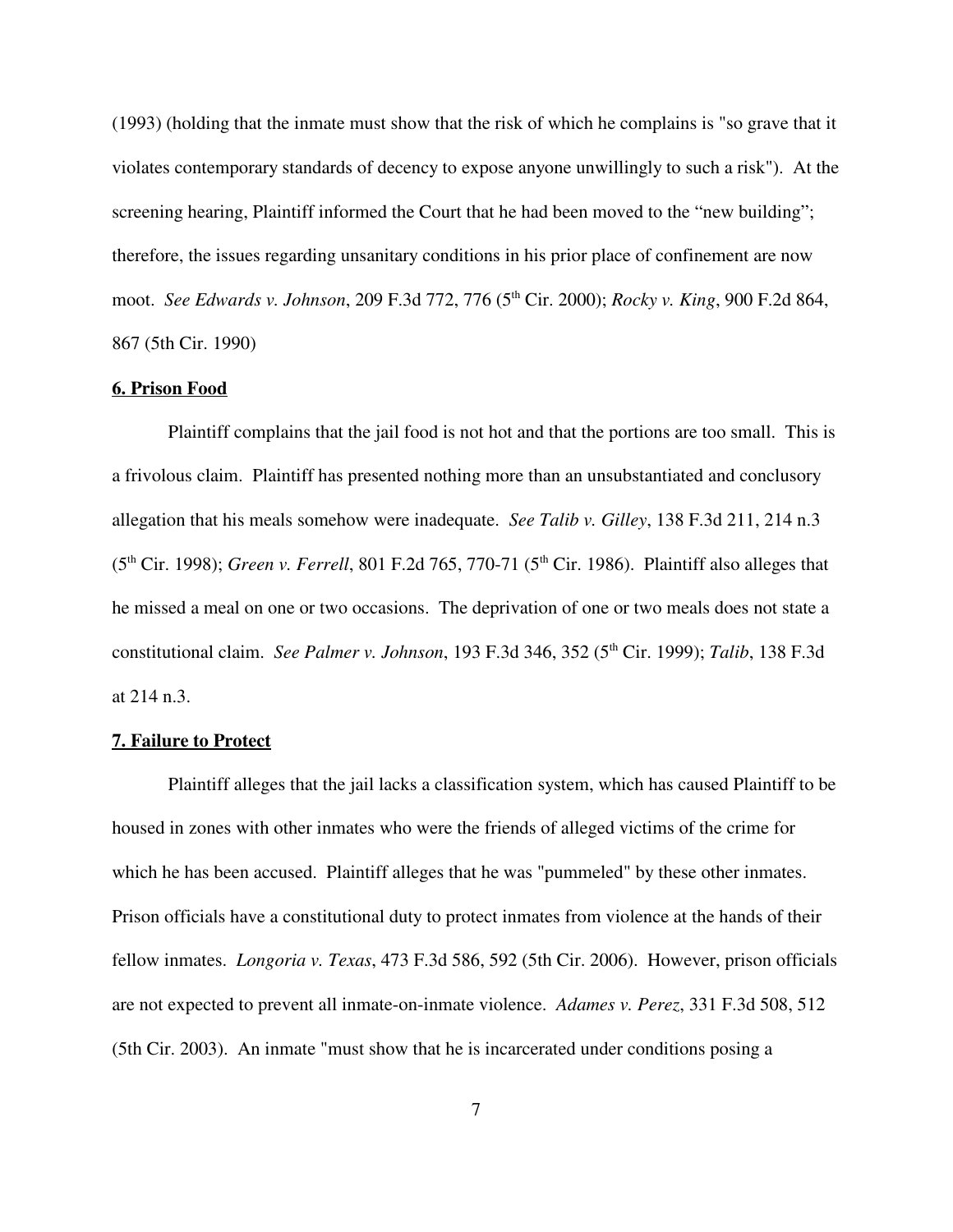substantial risk of serious harm" and that prison officials were deliberately indifferent to the inmate's safety. *Farmer v. Brennan*, 511 U.S. 825, 834 (1994). An official acts with the requisite deliberate indifference if he is aware of an "excessive risk to inmate . . . safety" and disregards that risk. *Id.* at 837. An officer's awareness of the risk is evaluated subjectively. *Longoria*, 473 F.3d at 592-93. A prison official knows of an excessive risk only if (1) he is aware of facts from which he could infer that a substantial risk of serious harm exists, and (2) he in fact draws the inference. *Id.* at 593. No liability exists if an official reasonably responded to a known substantial risk, even if the harm was ultimately not averted. *Id.*

Plaintiff does not allege any knowledge on the part of Defendant that Plaintiff was exposed to a risk of being attacked by other inmates. In fact, Plaintiff himself was not aware of the risk of harm until just before he was attacked by the other inmates. At the screening hearing, he stated that he did not know who his assailants were or why they would want to attack him until just before the assault occurred. As such, Plaintiff has failed to allege the requisite knowledge on Defendant's part to state a constitutional cause of action. Moreover, to the extent that Plaintiff requests that he be assigned a classification, he possesses no constitutional right to a particular classification level as an inmate. *See Moody v. Baker*, 857 F.2d 256, 257-58 (5th Cir. 1988).

# **8. Equal Protection**

Plaintiff next contends that he was subjected to racial discrimination in that white inmates receive more favorable housing assignments than black inmates. A prisoner has no constitutional right to a particular housing assignment. *See Yates v. Stalder*, 217 F.3d 332, 334 (5 th Cir. 2000). However, it is a violation of the Equal Protection Clause if a defendant treats one set of persons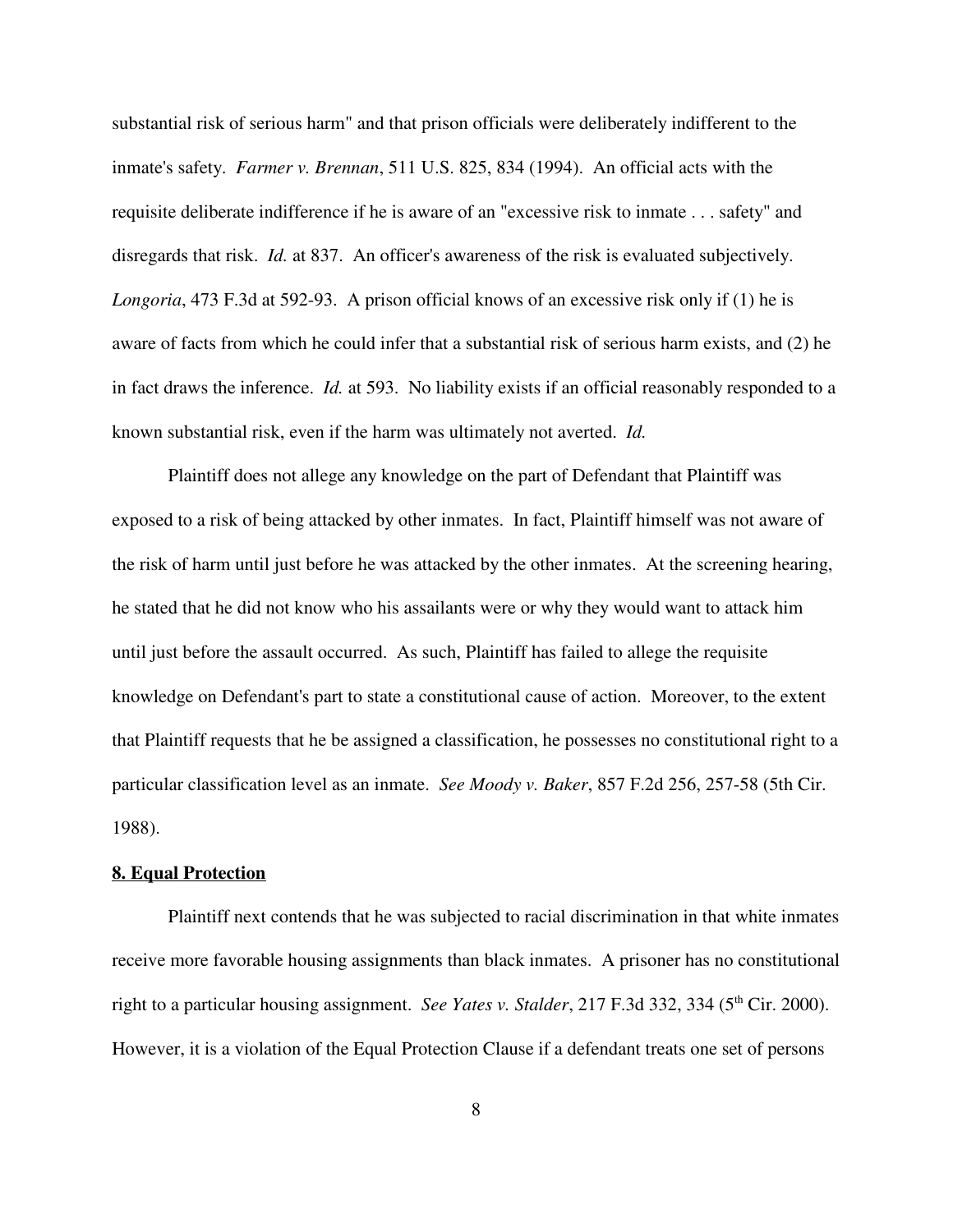differently from others who are similarly situated. *Id.*

At the screening hearing, Plaintiff admitted that he has been given a more desirable housing assignment in that he was moved to the "new building". He also admitted that some white inmates are housed in the less desirable zones. Plaintiff's own statements, that he is in a desirable housing assignment and that some white inmates are in less desirable housing assignments, demonstrate that he is not being treated differently from similarly situated white inmates. Consequently, he has failed to state a cause of action for race discrimination under the Equal Protection Clause.

### **9. Overcrowding**

Plaintiff argues that the jail is overcrowded. He asserts that on some occasions he did not have a bed to sleep on, although he concedes that on those occasions he was given a mat and a blanket. He also admitted that as of July 17, 2008, he was moved into a zone in the new building which had 48 bunks and only about 50 inmates. The Court finds that Plaintiff has failed to state a constitutional claim for overcrowding. Even so, the issue of overcrowding with respect to Plaintiff was resolved when Plaintiff was moved to the new building which he admits is not overcrowded. *See Edwards v. Johnson*, 209 F.3d 772, 776 (5 th Cir. 2000); *Rocky v. King*, 900 F.2d 864, 867 (5th Cir. 1990).

### **10. Fire and Safety Drills**

The Court finds that Plaintiff's allegations that the jail does not perform fire drills or safety drills is insufficient to state a cause of action of constitutional magnitude. Although there is case law suggesting that fire hazards at prisons may rise to a constitutional level, the Court finds that the United States Constitution does not guarantee an inmate the right to participate in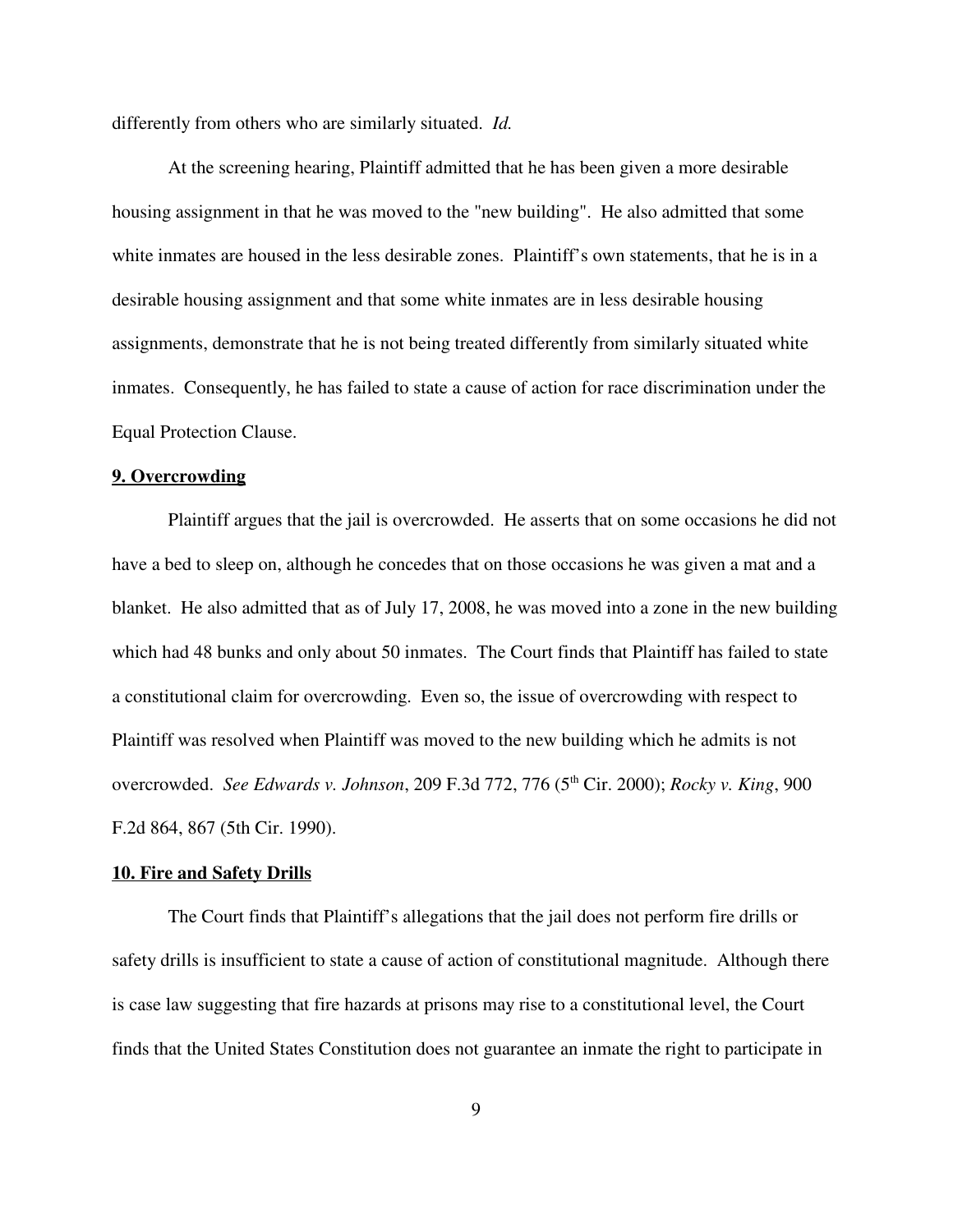fire drills. *See Ruiz v. Estelle*, 679 F.2d 1115, 1152-53 (5 th Cir. 1982); *Hadix v. Johnson*, 367 F.3d 513, 527-30 ( $6<sup>th</sup>$  Cir. 2004). Negligent exposure to a risk is not sufficient to create an Eighth Amendment violation. *See Farmer*, 511 U.S. at 835-36.

# **11. Personal Hygiene Products**

Plaintiff next contends that Defendant has not provided him with adequate personal hygiene items. He asserts that he receives only one bar of soap and one tube of toothpaste per month. The Court finds that these allegations are frivolous and also fail to state a constitutional claim. One bar of soap and one tube of toothpaste per month does not constitute a deprivation of "the minimal civilized measure of life's necessities". *See Herman*, 238 F.3d at 664.

### **12. Lost Personal Property**

Plaintiff claims that Defendant failed to protect his personal property. He alleges that when he was booked into the facility, he was not issued a receipt or list of personal property. Specifically he alleges that a set of car keys and a bus ticket are missing. The Due Process clause is not implicated by a state official's negligent act causing unintended loss of property. *Simmons* v. Poppell, 837 F.2d 1243, 1244 (5<sup>th</sup> Cir. 1988). Even intentional destruction of an inmate's property does not raise a constitutional claim if adequate post-deprivation remedies exist. *Id.* Plaintiff has failed to allege the necessary intent with respect to his personal property. Moreover, the state of Mississippi provides a meaningful post-deprivation remedy. *See Nickens v. Melton*, 38 F.3d 183, 184-85 ( $5<sup>th</sup>$  Cir. 1994). Consequently, the Court finds that this claim should be dismissed.

#### **13. Incoming Mail**

Plaintiff next contends that his legal mail is being opened outside of his presence. The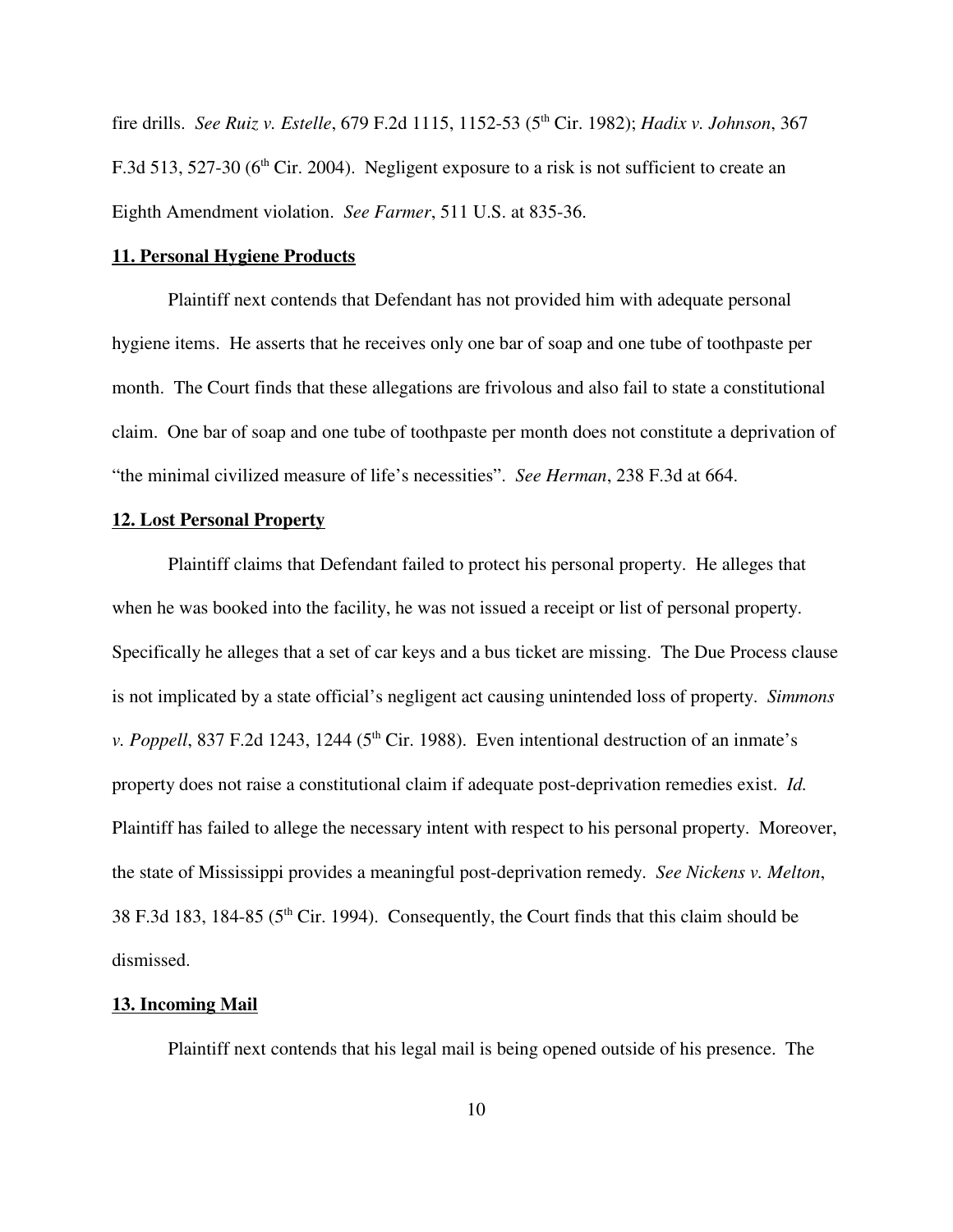control of mail to and from prisoners is a necessary adjunct of penal administration. *See Thronburgh v. Abbott*, 490 U.S. 401, 407-08 (1989). The Fifth Circuit has held that there is no constitutional requirement that a prisoner be present when his incoming mail, even legal correspondence, is opened and inspected. *See Brewer v. Wilkinson*, 3 F.3d 816, 825 (5 th Cir. 1993).

#### **14, Access to Courts/Inadequate Law Library**

Plaintiff alleges that the law library is inadequate; however, he admits that the jail employs a paralegal to assist inmates with legal research. Plaintiff contends that when he was first incarcerated, surveillance video existed that would have exonerated him in his underlying criminal case. He did not have an attorney at the outset of his incarceration and therefore argues that he could rely only on his own legal research to obtain those exculpatory videos. The videos ultimately were lost or destroyed before the public defender was appointed to defend him. As of the screening hearing, Plaintiff's criminal matter was still pending.

Prisoners have a constitutional right to meaningful access to the courts through adequate law libraries or assistance from legally trained personnel. *McDonald v. Steward*, 132 F.3d 225, 230 (5<sup>th</sup> Cir. 1998). This constitutional guarantee does not afford prisoners unlimited access to prison law libraries. *Id.* Before a prisoner may prevail on a claim that his constitutional right of access to the court was violated, he must demonstrate that his position as a litigant was prejudiced by his denial of access to the courts. *Id.* at 230-31. In this case, Plaintiff asserts that he was prejudiced in his criminal case by his inability to conduct legal research. Out of an abundance of caution, the Court finds that Plaintiff's access to courts claim should be allowed to go forward for further development.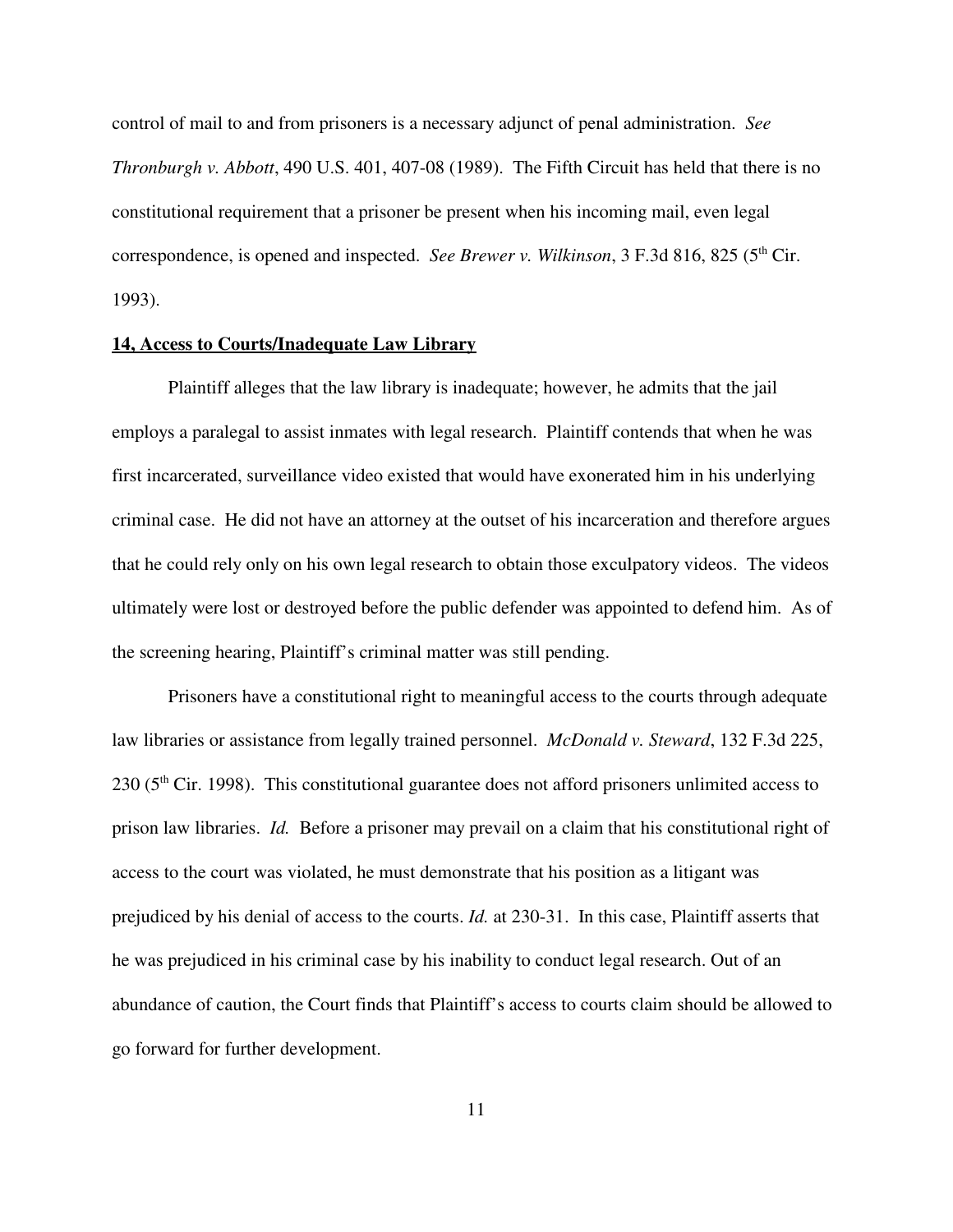### **15. Overcharging by Jail Canteen Services**

Plaintiff alleges that the jail's canteen service (Aramak) charges exorbitant prices. This claim also fails to rise to a constitutional level. *See McCall v. Keefe Supply Co.*, 71 Fed. Appx. 779, 780 (10<sup>th</sup> Cir. 2003) (unpublished); *French v. Butterworth*, 614 F.2d 23, 25 (1<sup>st</sup> Cir. 1980); *Lineberry v. United States*, 2009 WL 499763 at \*18 (E.D. Tex. 2009).

### **16. Excessive Force**

Plaintiff alleges that on June 30, 2008, "Deputy Woods ran behind me and punched me in the upper part of my face and began to choke me. While choking me, he was pushing me backwards and ran my head into the wall." Plaintiff does not allege any injury, *de minimis* or otherwise, resulting from this altercation. Plaintiff asserts that he brought the incident to Defendant Broadus' attention, but that Defendant did not reprimand Deputy Woods.

To prevail on an excessive force claim, Plaintiff must show an (1) injury; (2) which resulted directly and only from a use of force that was clearly excessive; and (3) the excessiveness of which was clearly unreasonable. *Tarver v. City of Edna*, 410 F.3d 745, 751 (5 th Cir. 2005). Plaintiff does not allege any injury resulting from the incident; therefore, he has failed to allege one of the essential elements of his constitutional claim. Morever, even if Plaintiff had alleged an injury, he has not alleged that Defendant Broadus perpetrated the act of excessive force. Rather, Plaintiff's only real complaint against Broadus is in his supervisory capacity. Defendant may not be held liable for the unconstitutional conduct of his subordinates under a theory of *respondeat superior*. *See Kohler v. Englade*, 470 F.3d 1104, 1114-15 (5 th Cir. 2006); *Williams v. Luna*, 909 F.2d 121, 123 (5 th Cir. 1990). Nor has Plaintiff alleged supervisory liability in that Defendant somehow sanctioned or could have prevented the incident in question.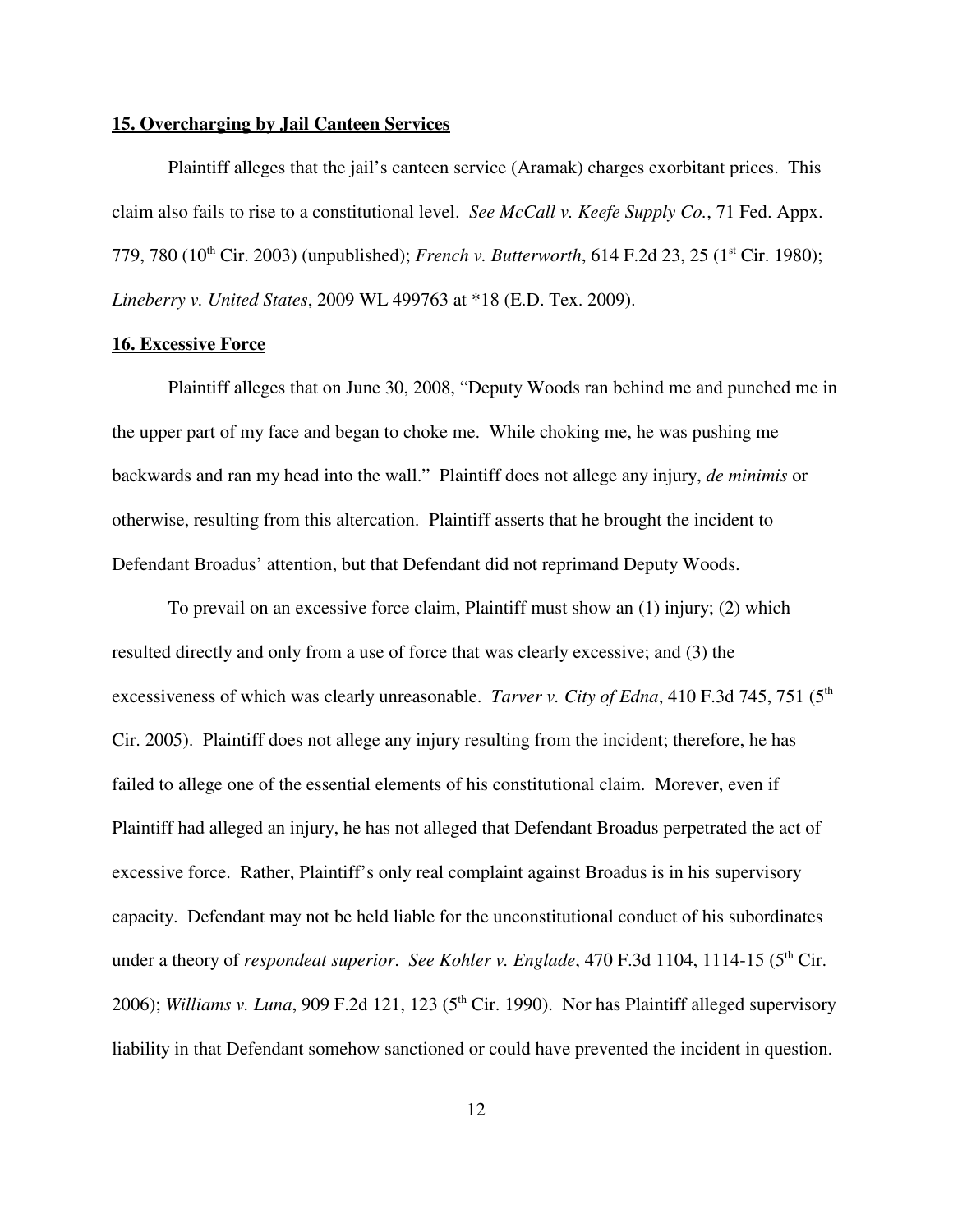*See Ashcroft v. Iqbal*, 129 S.Ct. 1937, 1948-50 (2009) (explaining the limits of supervisory liability).

#### **17. Retaliation**

Plaintiff makes various allegations of retaliation in his complaint and amended complaint. He asserts that he has received various rules violation reports because he is being singled out and retaliated against. Plaintiff also alleges that Defendant purposefully fabricated an excuse to prohibit Plaintiff from receiving law materials when Defendant discovered that he was planning to file a civil complaint against him. Plaintiff also alleges that Defendant moved Plaintiff to a new housing assignment in order to prevent him from helping other inmates file lawsuits.

To state a valid claim for retaliation under § 1983, Plaintiff must allege (1) a specific constitutional right; (2) the defendants intent to retaliate against the prisoner for his exercise of that right; (3) a retaliatory adverse act, and (4) causation. *See Jones v. Greninger*, 188 F.3d 322, 324-25 (5th Cir. 1999). Retaliation against a prisoner is actionable only if it is capable of deterring a prisoner of ordinary firmness from further exercising of his constitutional rights. *Bibbs v. Early*, 541 F.3d 267, 270 (5<sup>th</sup> Cir. 2008).

The issue of RVRs, and whether Plaintiff had proper notice and an opportunity to be heard, already has been allowed to proceed. In conjunction with the RVR and due process claims raised by Plaintiff, the Court will allow Plaintiff to proceed on the issue of whether he was disciplined in retaliation for filing his grievances and/or civil suit. *See Hart v. Hairston*, 343 F.3d 762, 763 (5 th Cir. 2003); *Woods v. Smith*, 60 F.3d 1161, 1162-63 (5 th Cir. 1995). Plaintiff does not have a constitutional right to assist other inmates in obtaining access to the Courts; therefore, the fact that Plaintiff was separated from other inmates who desired his assistance does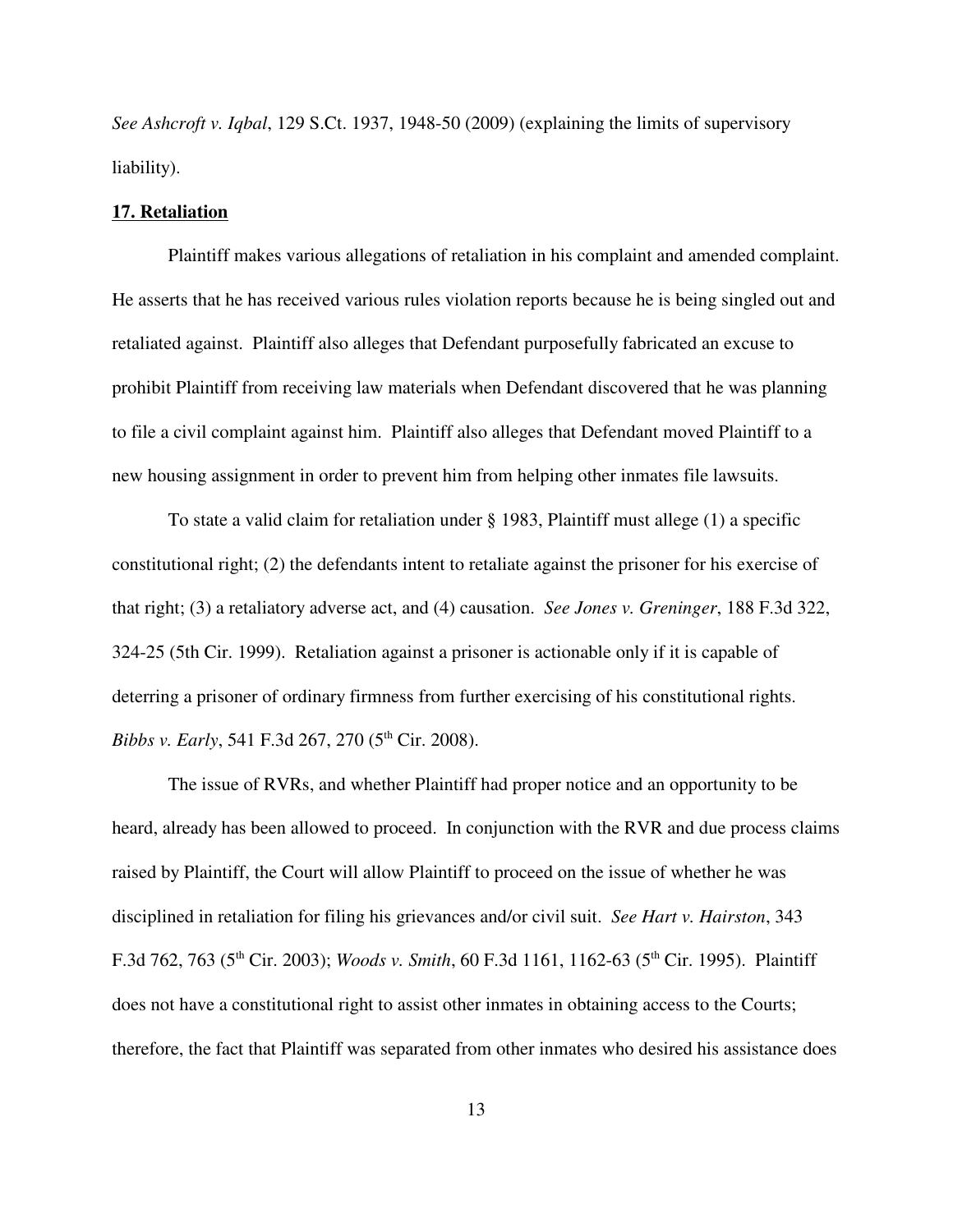not state a claim for retaliation under § 1983. Moreover, Plaintiff has not demonstrated that Defendant's alleged conduct prohibiting Plaintiff from receiving law materials has prevented him from accessing the courts–at least not with respect to the present lawsuit. Rather, Plaintiff has demonstrated an ability to access this Court by filing his § 1983 complaint and asserting his claims.

With respect to his criminal case, Plaintiff alleges that he did not have an attorney during the first four months of his incarceration. Thus, he argues that he needed access to the law library in order to conduct research for his criminal case, at least up until the point he was appointed counsel. As the Court is allowing Plaintiff to go forward on his access to courts claim for his criminal matter, the Court will allow the retaliation claim with respect to legal research for his criminal matter to proceed as well for further development of the record. *See Jones*, 188 F.3d at 325-26 (recognizing denied access to courts as a possible basis for a retaliation claim).

#### **18. Free Exercise Clause**

In the last of his amended complaints, Plaintiff alleges that Defendant violated his First Amendment right to free exercise of religion. Plaintiff contends that Defendant, despite requests from Plaintiff, has not provided Plaintiff with Islamic religious services. Plaintiff does not allege that Defendant is preventing Plaintiff from practicing his religion per se, only that the jail does not conduct an Islamic service. Plaintiff's primary complaint is that the lack of Islamic services does not provide an opportunity for other inmates to be exposed to Islam. In essence, Plaintiff suggests that he would like the opportunity to proselytize and convert other inmates to Islam. In this regard, Plaintiff complains that Defendant has not created a forum for Plaintiff to teach other inmates about Islam.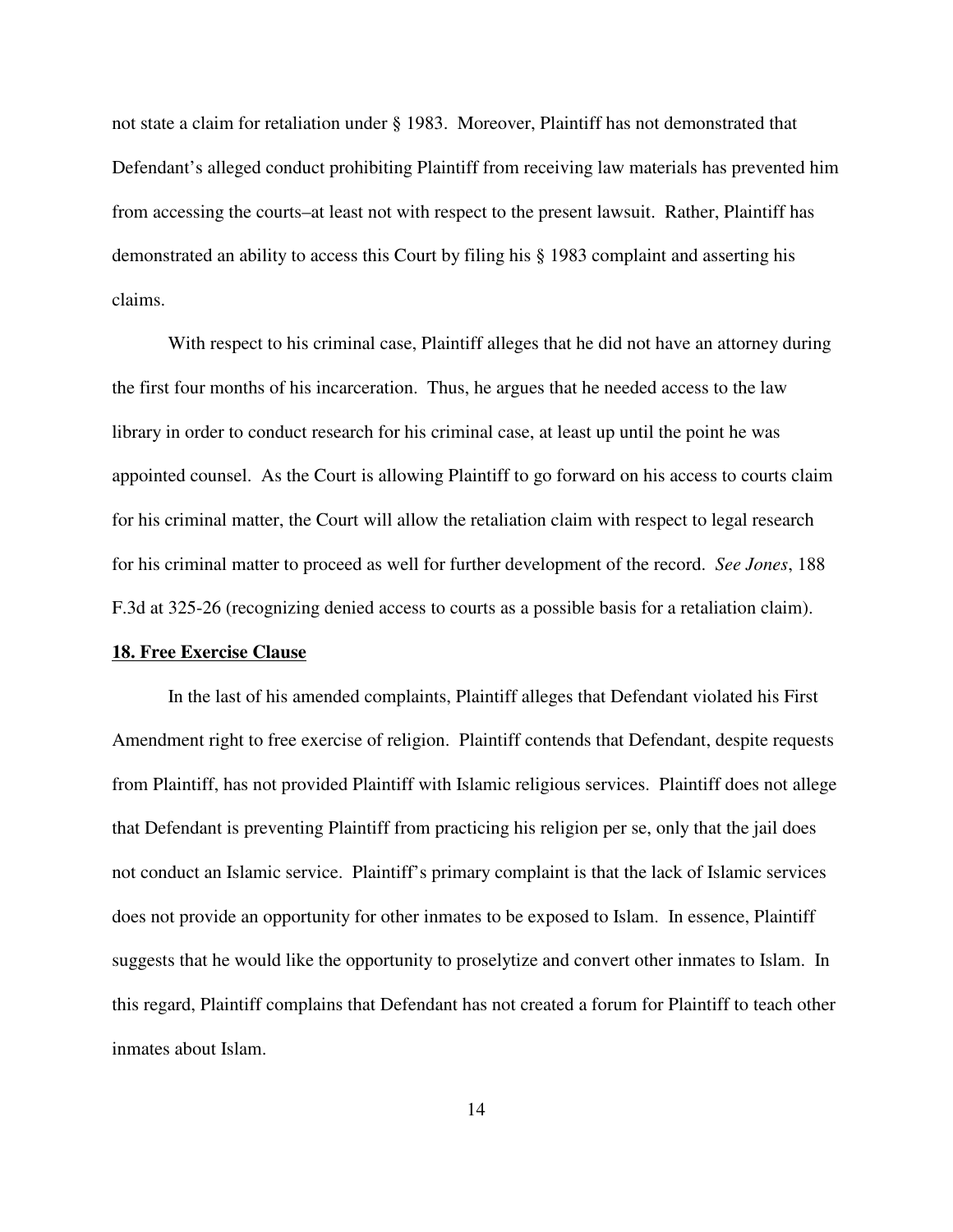Plaintiff does not have standing with respect to the exercise of religious freedom of other inmates. Hence, whether other inmates are afforded the opportunity to learn about Islam is not at issue in this case. However, the Court finds that Plaintiff has sufficiently raised the issue of whether his personal right to free exercise of religion has been violated by Defendant's refusal to provide Islamic religious services, or alternatively to allow inmate-led Islamic religious services. *See Mayfield v. Texas Dep't of Crim. Justice*, 529 F.3d 599, 607-08 (5 th Cir. 2008); *Spratt v. Rhode Island Dep't of Corrections*, 482 F.3d 33, 41 n.12 (1 st Cir. 2007) (post-RLUIPA lawsuit); Anderson v. Angelone, 123 F.3d 1197, 1198 (9<sup>th</sup> Cir. 1997) (upholding Nevada's ban on inmateled religious activity as reasonably related to legitimate prison security concerns); *Hadi v. Horn*, 830 F.2d 779, 785 n.9 (7 th Cir. 1987); *Tisdale v. Dobbs*, 807 F.2d 734, 738-39 (8 th Cir. 1986) (upholding regulation requiring religious services to be led by "outside free-world sponsor). In assessing this claim, the Court will be called upon to balance Plaintiff's rights under the First Amendment against the security interests of the jail.

IT IS THEREFORE ORDERED AND ADJUDGED that the following claims raised in Plaintiff's 42 U.S.C. § 1983 complaint shall be allowed to proceed:

(1) whether Defendant violated Plaintiff's due process rights regarding rules violation reports for incidents that occurred June 30, 2008, and/or retaliated against him when issuing the RVRs;

(2) whether Defendant violated Plaintiff's due process rights when placing him in lockdown and/or retaliated against him by putting him in lockdown;

(3) whether Defendant denied Plaintiff adequate medical care for treatment of a cavity and back pain;